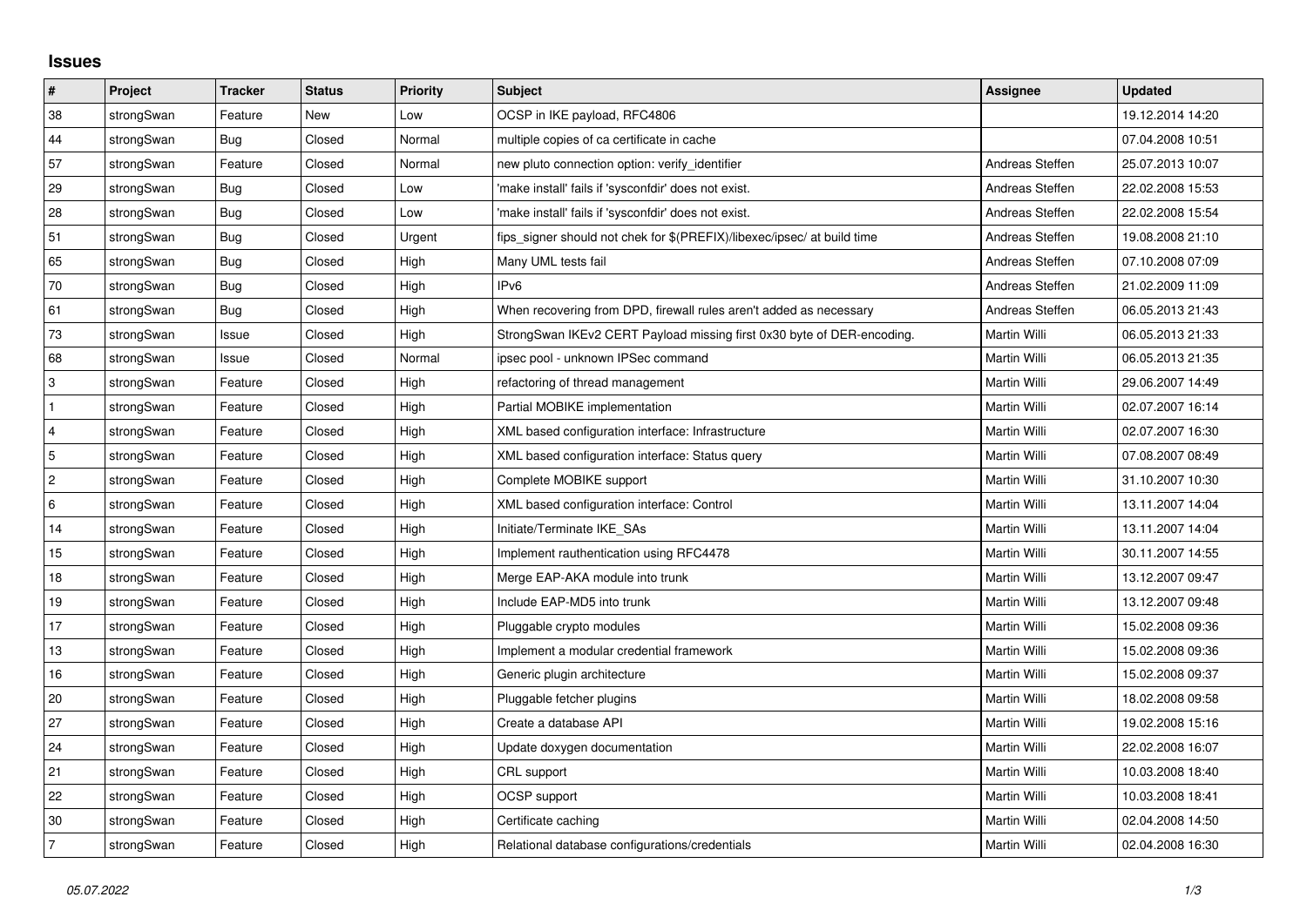| $\vert$ # | Project    | <b>Tracker</b> | <b>Status</b> | <b>Priority</b> | <b>Subject</b>                                                              | Assignee            | <b>Updated</b>   |
|-----------|------------|----------------|---------------|-----------------|-----------------------------------------------------------------------------|---------------------|------------------|
| 41        | strongSwan | Feature        | Closed        | High            | CFG attribute provider framework                                            | Martin Willi        | 16.04.2008 11:24 |
| 47        | strongSwan | Feature        | Closed        | High            | <b>RNG API</b>                                                              | <b>Martin Willi</b> | 16.04.2008 11:27 |
| 48        | strongSwan | Feature        | Closed        | High            | Parallel trustchain verification                                            | Martin Willi        | 16.04.2008 11:33 |
| 25        | strongSwan | Feature        | Closed        | High            | alternative crypto implementation                                           | Martin Willi        | 31.05.2008 09:49 |
| 46        | strongSwan | Feature        | Closed        | High            | DNS resolving for hosts in ike_cfg                                          | Martin Willi        | 09.06.2008 09:34 |
| 59        | strongSwan | Feature        | Closed        | High            | Add additinal signal dependent parameter to bus                             | <b>Martin Willi</b> | 29.07.2008 11:04 |
| 40        | strongSwan | Feature        | Closed        | High            | NetworkManager support                                                      | Martin Willi        | 22.08.2008 12:54 |
| 54        | strongSwan | Feature        | Closed        | High            | <b>EAP-Identity Server functionality</b>                                    | Martin Willi        | 22.08.2008 12:55 |
| 60        | strongSwan | Feature        | Closed        | High            | Implement draft-sheffer-ikev2-gtc-00 with PAM password verification         | Martin Willi        | 22.08.2008 12:59 |
| 42        | strongSwan | Feature        | Closed        | High            | CFG attribute handler framework                                             | Martin Willi        | 28.04.2009 10:23 |
| 76        | strongSwan | Feature        | Closed        | Normal          | crypto test framework                                                       | Martin Willi        | 12.06.2009 11:31 |
| 78        | strongSwan | Feature        | Closed        | Normal          | Integrity tester for libstrongswan and all plugins.                         | Martin Willi        | 27.06.2009 16:19 |
| 67        | strongSwan | Feature        | Closed        | Normal          | Implement DH groups 22-24                                                   | <b>Martin Willi</b> | 19.04.2010 14:51 |
| 100       | strongSwan | Feature        | Closed        | Normal          | Derive traffic selectors from authentication process                        | Martin Willi        | 23.07.2010 16:53 |
| 23        | strongSwan | Feature        | Closed        | Low             | PKCS#11 based smartcard implementation                                      | <b>Martin Willi</b> | 12.10.2010 13:42 |
| 129       | strongSwan | Feature        | Assigned      | Normal          | Relations between ike/child/peer_cfg                                        | Martin Willi        | 06.02.2012 10:50 |
| 128       | strongSwan | Feature        | Closed        | Normal          | Plugin dependencies                                                         | <b>Martin Willi</b> | 06.02.2012 10:51 |
| 39        | strongSwan | Feature        | Rejected      | High            | Configuration support in Manager                                            | Martin Willi        | 04.07.2014 11:07 |
| 8         | strongSwan | <b>Bug</b>     | Closed        | Urgent          | MOBIKE selects disappearing IPv6 address                                    | Martin Willi        | 05.07.2007 09:03 |
| 10        | strongSwan | Bug            | Closed        | High            | distribution cannot be built because logout.cs template is missing in trunk | Martin Willi        | 18.09.2007 07:43 |
| 11        | strongSwan | <b>Bug</b>     | Closed        | High            | Show IKE SA status overview                                                 | Martin Willi        | 31.10.2007 10:29 |
| 12        | strongSwan | <b>Bug</b>     | Closed        | Immediate       | Fix build on uClibc                                                         | Martin Willi        | 31.10.2007 10:34 |
| 32        | strongSwan | Bug            | Closed        | High            | ikev2/rw-no-idr scenario fails                                              | Martin Willi        | 19.03.2008 11:13 |
| 31        | strongSwan | <b>Bug</b>     | Closed        | High            | ikev2/rw-eap-aka-rsa scenario fails                                         | Martin Willi        | 19.03.2008 15:25 |
| 33        | strongSwan | <b>Bug</b>     | Closed        | High            | ikev2/crl-revoked scenario broken                                           | Martin Willi        | 19.03.2008 19:02 |
| 26        | strongSwan | <b>Bug</b>     | Closed        | High            | Port all tools to new crypto/credential APIs                                | Martin Willi        | 21.03.2008 18:04 |
| 34        | strongSwan | Bug            | Closed        | High            | ikev2/multi-level-ca-loop segfaults                                         | Martin Willi        | 31.03.2008 09:19 |
| 35        | strongSwan | Bug            | Closed        | High            | ikev2/ocsp-no-signer-cert scenario segfaults                                | Martin Willi        | 02.04.2008 09:45 |
| 36        | strongSwan | Bug            | Closed        | High            | strongswan-4.2.0 does not compile with uclibe                               | Martin Willi        | 04.04.2008 13:51 |
| 45        | strongSwan | Bug            | Closed        | High            | Failure to open SQLite database crashes charon                              | Martin Willi        | 07.04.2008 09:16 |
| 43        | strongSwan | Bug            | Closed        | High            | missing certificate_identity in SQL database causes segfault                | Martin Willi        | 07.04.2008 10:08 |
| 50        | strongSwan | Bug            | Closed        | High            | plutostderrlog option missing                                               | Martin Willi        | 11.05.2008 10:10 |
| 53        | strongSwan | <b>Bug</b>     | Closed        | Normal          | Printf handler for proposal_t                                               | Martin Willi        | 12.06.2008 14:23 |